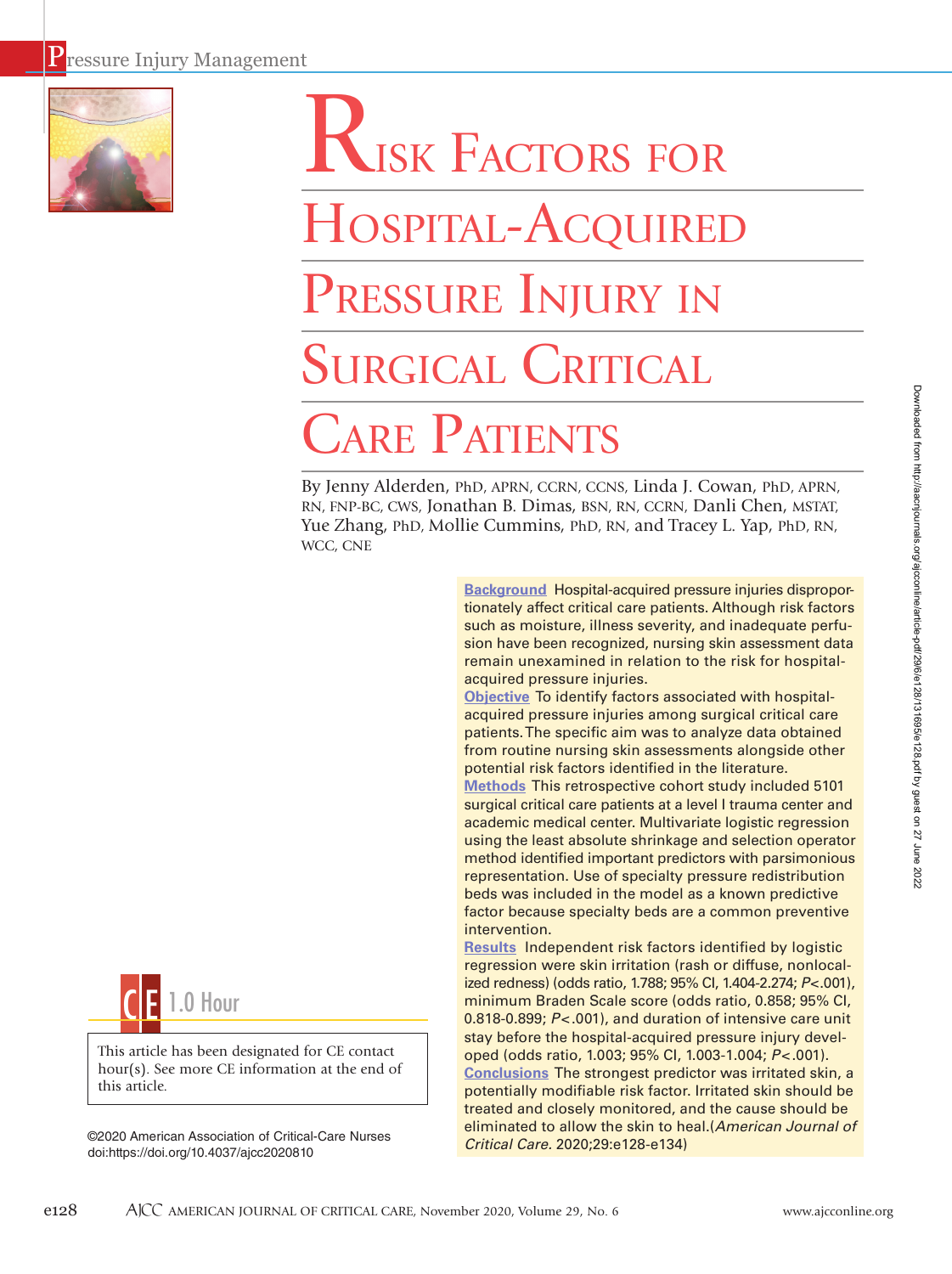atients admitted to the intensive care unit (ICU) are twice as likely as other acute care<br>patients to have a hospital-acquired pressure injury (HAPI) develop.<sup>1</sup> A pressure injury<br>(PI) is defined as localized damage of the atients admitted to the intensive care unit (ICU) are twice as likely as other acute care patients to have a hospital-acquired pressure injury (HAPI) develop.<sup>1</sup> A pressure injury (PI) is defined as localized damage of the skin or underlying tissue as a result of pressure or pressure in combination with shear.<sup>2</sup> Patients who undergo surgery and who are older than 65 years have a higher risk than younger patients of acquiring a PI in the and having a HAPI develop results in a median 4-day increase in the length of stay.6

Determining the factors associated with HAPI development in critical care patients is necessary to enable risk-based preventive measures. Although HAPIs are associated with known risk factors such as decreased mobility, surgery duration, vasopressor infusion, excessive moisture, altered perfusion, and history of a prior PI, the relationship between HAPIs and skin status remains mostly unexamined in the critical care population.4,7-18 Assessing skin status (including turgor, excessive dryness, irritation, skin tears, and the loss of subcutaneous tissue) to identify potential HAPI prevention interventions is particularly essential when caring for older patients because of age-related changes. Such changes include thinning skin, decreased subcutaneous tissue, flattening of the dermal-epidermal junction (decrease in rete ridges), structural disorganization of collagen fibers in the dermis, loss of vertical capillary loops, and loss of elasticity.<sup>2</sup>

Using informatics to analyze the vast amounts of electronic health record (EHR) data, such as skin assessment data, routinely produced during care delivery is an excellent way to identify risk factors for HAPI development. Critical care nurses routinely conduct head-to-toe skin assessments every 12 hours and document changes in condition in the EHR. However, these large-scale real-world data have not been fully examined in relation to HAPIs in the surgical critical care setting.

#### **About the Authors**

**Jenny Alderden** is an assistant professor and **Mollie Cummins** is a professor, University of Utah College of Nursing, Salt Lake City. **Linda J. Cowan** is associate director, VISN 8 Patient Safety Center of Inquiry, James A. Haley Veterans' Hospital and Clinics, Tampa, Florida. **Jonathan B. Dimas** is a PhD candidate, University of Utah College of Nursing, and a clinical nurse and analyst, University of Utah Health, Salt Lake City. **Danli Chen** is a biostatistician II and **Yue Zhang** is an associate professor, Division of Epidemiology, University of Utah, Salt Lake City. **Tracey L. Yap** is an associate professor, Duke University School of Nursing, Durham, North Carolina.

**Corresponding author:** Jenny Alderden, PhD, APRN, CCRN, CCNS, University of Utah College of Nursing, 10 S 2000 E, Salt Lake City, UT 84112 (email: Jenny.Alderden@Nurs.Utah.Edu).

The unprecedented quantities and diverse sources of data collected during care delivery make this an opportune time to conduct HAPI research. The purpose of our study was to identify factors associated with HAPI development among surgical critical care patients. Our specific aim was to examine data obtained from routine nursing skin assessments along with other previously reported HAPI risk factors.

## **Methods**

# **Design and Sample**

This was a retrospective cohort study. We included data from surgical critical care patients admitted consecutively to the surgical ICU (SICU) or cardiovascular surgical ICU (CVICU) at our study site, an urban level I trauma center and academic medical center, from 2014 through 2018. We included patients with

a PI present on admission to the hospital because patients with prior PIs are at increased risk for subsequent HAPIs.16 We did not count communityacquired PIs as HAPIs because they

The relationship between hospital-acquired pressure injuries and skin status remains mostly unexamined in the critical care population.

were not acquired in the hospital. However, if patients with a community-acquired ulcer had a HAPI develop, that subsequent PI was included in the analysis because it was hospital acquired. The exclusion criterion was a stay of less than 24 hours because of inadequate time for a HAPI to be considered a facility-acquired PI.

#### **Data Collection**

Data were obtained via EHR query and retrieved from our institution's enterprise data warehouse for critical care data. For patients with multiple hospital admissions, we limited data collection to the first SICU or CVICU admission. A biomedical informatics team performed the query. Query results were validated by a critical care nurse who verified information obtained (including date and time stamps)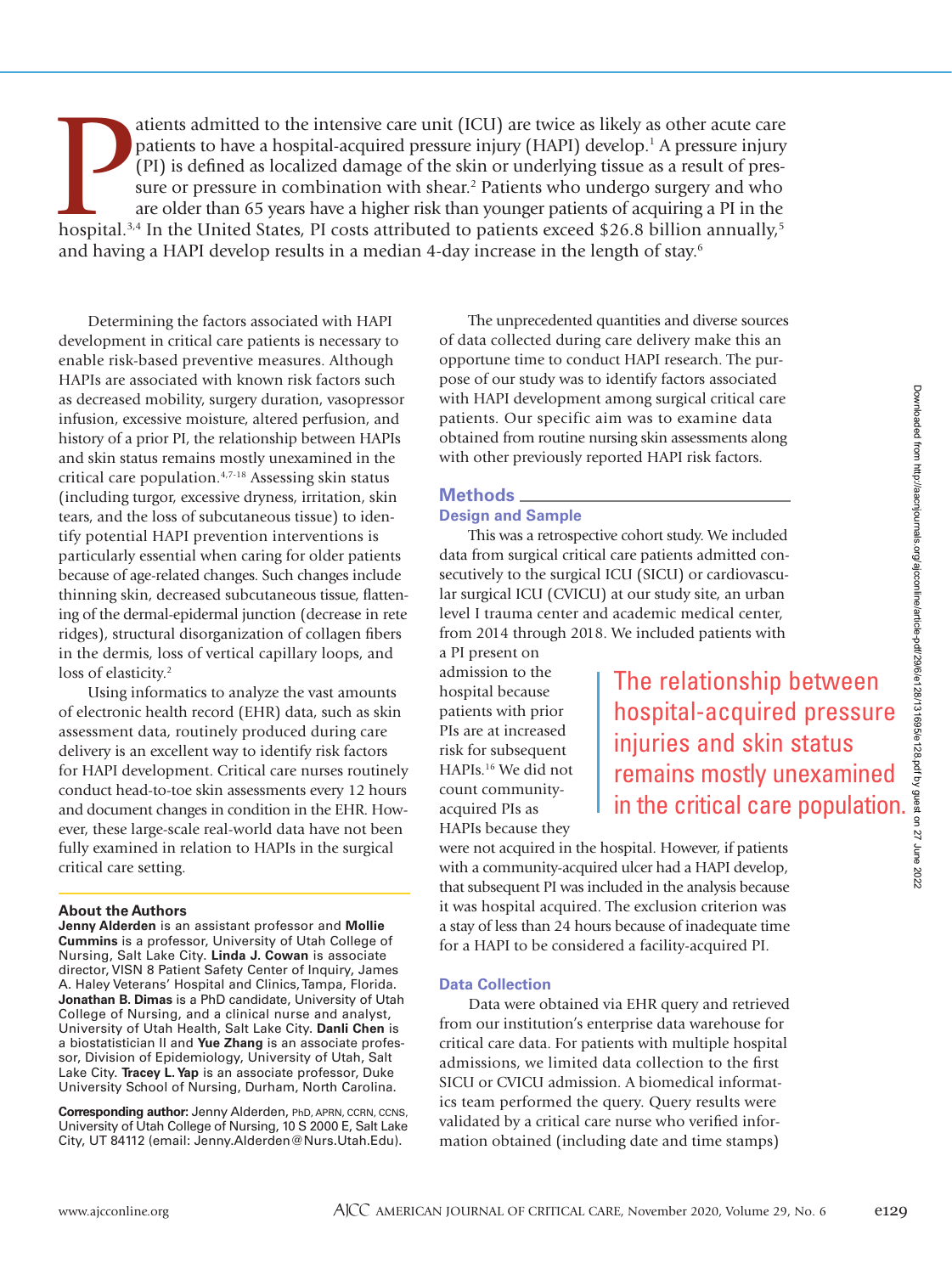via the human-readable system EHR for 30 patients, including 15 patients with HAPIs. A practicing critical care nurse and a certified wound nurse also manually reviewed medical records, including data from the notes and images, to obtain data that were missing or unclear in the query.

# **Outcome Variable**

The outcome variable was the development of a HAPI of any stage (stages 1 through 4, deep tissue injury, or unstageable) according to the National Pressure Injury Advisory Panel staging guidelines.<sup>2</sup> We included stage 1 HAPIs in our outcome because prior studies showed that one-third of stage 1 HAPIs detected among surgical critical care patients worsen to stage

Data from more than 5000 consecutive surgical critical care patients were analyzed retrospectively.

2 or greater.<sup>19</sup> A certified wound nurse verified the PIs in our sample to differentiate potential cases of moisturerelated skin breakdown from true HAPIs. In cases in which a HAPI might be confused with another source of injury, the certified wound nurse made the final decision as to the

presence or absence of the HAPI. We were able to differentiate between community-acquired PIs and HAPIs because each PI in our EHR has a unique identification number with a date and time stamp.

## **Predictor Variables**

We conducted a systematic review of the literature to identify predictor variables of interest.<sup>4</sup> Possible predictor variables included vasopressor infusions and their durations,<sup>17</sup> blood gas and laboratory values, $18,19$  surgical time, $20$  levels of sedation and agitation,<sup>21</sup> and total score on the Braden Scale (a common tool used by nursing staff to assess the risk of PI development by examining moisture, mobility, sensory perception, and friction/shear).<sup>22</sup>

We included comprehensive nursing skin assessment data. At our facility, nurses undergo annual training in head-to-toe skin assessment and PI staging. Nurses at our facility conduct a global head-to-toe skin assessment twice daily and document the following changes: excessively moist skin, excessively dry skin, thin epidermis with loss of subcutaneous tissue, and the presence of irritation (defined as a rash or diffuse, nonlocalized, blanchable redness). Nurses also document the presence of a skin tear. Table 1 lists the predictor variables included in our analysis.

For patients who had a HAPI develop, we collected data only for events occurring at least 24 hours

before HAPI detection. We chose this time frame to capture events predictive of a HAPI rather than events occurring at the same time as a HAPI.

#### **Analysis**

Analysis was conducted with R, version 3.6.1 (R Foundation for Statistical Computing).23 We summarized and compared the distributions of potential prediction factors by HAPI status with a  $\chi^2$  test for categorical factors and a 2-sample *t* test (or its nonparametric alternative, the Mann-Whitney *U* test) for continuous and ordinal variables. We performed multivariable logistic regression analysis with the least absolute shrinkage and selection operator  $(LASSO)<sup>24</sup>$ to identify the subset of potential predictors most informative for predicting the likelihood of a HAPI developing. The final model for outcomes was based on the optimal penalty term using 10-fold crossvalidation criteria.

By imposing some penalty in the regression model fitting, the LASSO approach can shrink the coefficients of unimportant predictors to 0 while retaining prominent predictors. A predictor has predictability on the outcome only if its coefficient is nonzero. The final models, therefore, include all important predictors with parsimonious representation, enhanced interpretability, and improved prediction precision. In this study, the variable *specialty bed* was forced into the model as a known prediction factor (even though our general SICU and CVICU bed is a low-air-loss mattress) because some of our patients were placed on other types of specialty rental beds (eg, bariatric beds or specialty prone positioning beds) because of body habitus or clinical condition.<sup>25</sup>

# **Results**

# **Sample**

The initial query produced 5102 patients. We excluded 1 patient from the analysis because of incomplete demographic data, so the final sample size was 5101. Demographic data are shown in Table 1.

## **Pressure Injury Outcomes**

Of the 5101 patients in our sample, 399 (8%) had at least 1 HAPI develop. Of the 399 patients with a HAPI, 110 (28%) had a stage 1 HAPI develop; 182 (46%), stage 2 HAPI; 6 (2%), stage 3 HAPI; 1 (<1%), stage 4 HAPI; 33 (8%), unstageable HAPI; 62 (16%), deep tissue injury; and 5 (1%), mucosal PI. Of the 110 stage 1 HAPIs, 44 (40%) worsened to a more severe stage during the SICU or CVICU stay. The most common PI location was the coccyx  $(n=153)$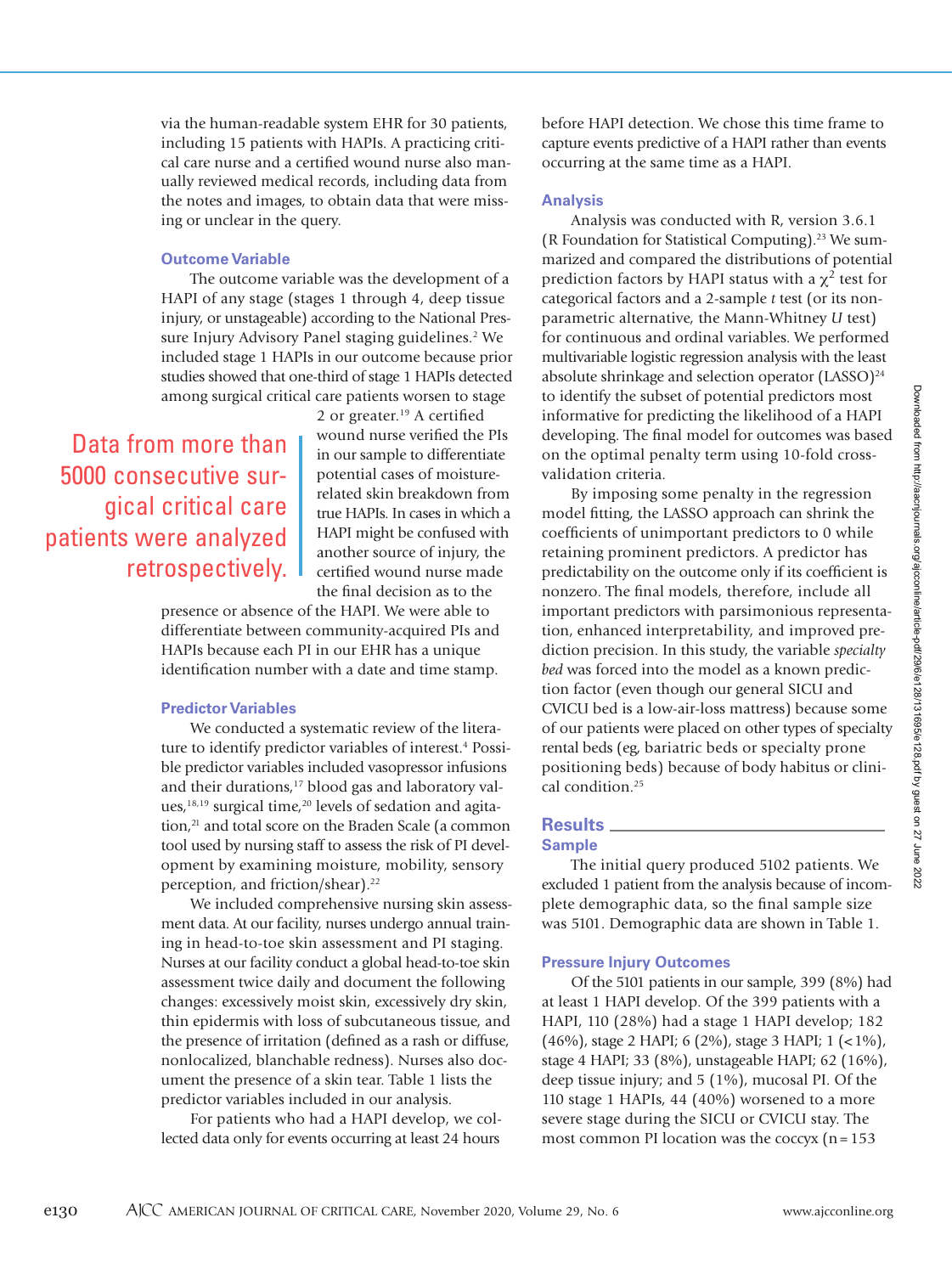# **Table 1**

#### **Potential predictor variables and development of hospital-acquired pressure injury**

| nospitai-acquired pressure injury                 |                                  |                     |                    |         |
|---------------------------------------------------|----------------------------------|---------------------|--------------------|---------|
|                                                   | No. (%) of patients <sup>a</sup> |                     |                    |         |
|                                                   | All                              | <b>With no HAPI</b> | <b>With a HAPI</b> |         |
| <b>Variable</b>                                   | $(N=5101)$                       | $(n=4702)$          | $(n=399)$          | P       |
| Demographic data                                  |                                  |                     |                    |         |
| Age, mean (SD), y                                 | 58 (17)                          | 59 (16)             | 58 (16)            | .24     |
| Sex, male                                         | 3302 (65)                        | 3040 (65)           | 262 (66)           | .73     |
| Race, White                                       | 4256 (83)                        | 3934 (84)           | 322 (81)           | .14     |
| Ethnicity, non-Hispanic                           | 4452 (87)                        | 4112 (87)           | 340 (85)           | .17     |
| Length of hospital stay, mean (SD), d             | 12(11)                           | 11(9)               | 28(20)             | $-.001$ |
| Length of ICU stay before HAPI, mean (SD), d      | 5(7)                             | 5(6)                | 13(13)             | $-.001$ |
| Laboratory data, mean (SD)                        |                                  |                     |                    |         |
| Maximum lactate, mg/dL                            | 4.0(3.7)                         | 3.9(3.6)            | 5.6(4.8)           | $-.001$ |
| Maximum serum creatinine, mg/dL                   | 1.9(1.9)                         | 1.8(1.9)            | 2.7(2.1)           | $-.001$ |
| Maximum serum glucose, mg/dL                      | 231 (148)                        | 227 (141)           | 280 (210)          | $-.001$ |
| Minimum hemoglobin, g/dL                          | 8.9(2.6)                         | 9.1(2.6)            | 7.7(2.2)           | $-.001$ |
| Minimum albumin, g/dL                             | 3.1(0.8)                         | 3.2(0.8)            | 2.7(0.7)           | $-.001$ |
| Minimum Pao <sub>2</sub> , mm Hg                  | 54 (40)                          | 55(41)              | 47 (32)            | $-.001$ |
| Minimum arterial pH                               | 7.27(0.11)                       | 7.27(0.10)          | 7.23(0.13)         | $-.001$ |
| Maximum Paco <sub>2</sub> , mm Hg                 | 52(14)                           | 52(13)              | 55 (16)            | $-.001$ |
| <b>Skin status</b>                                |                                  |                     |                    |         |
| Thin epidermis/subcutaneous tissue loss           | 888 (17)                         | 792 (17)            | 96(24)             | $-.001$ |
| Excessively dry skin                              | 351(7)                           | 296(6)              | 55 (14)            | $-.001$ |
| Skin tear                                         | 641 (13)                         | 534(11)             | 107(27)            | $-.001$ |
| Excessively moist skin                            | 816 (16)                         | 712(15)             | 104(26)            | $-.001$ |
| Irritated skin <sup>b</sup>                       | 1394 (27)                        | 1176(25)            | 218(55)            | $-.001$ |
| Community-acquired pressure injury present at     | 167(3)                           | 120(3)              | 47 (12)            | $-.001$ |
| admission                                         |                                  |                     |                    |         |
| Duration of surgery, mean (SD), h                 |                                  |                     |                    |         |
| Longest single surgery                            | 3.0(2.6)                         | 3.0(3.2)            | 3.3(2.5)           | .08     |
| Total surgical time                               | 3.7(3.4)                         | 3.6(3.3)            | 4.6(4.7)           | $-.001$ |
| Duration of vasopressor infusion, mean (SD), h    |                                  |                     |                    |         |
| Norepinephrine                                    | 9(36)                            | 7(33)               | 30(62)             | $-.001$ |
| Epinephrine                                       | 8(35)                            | 7(31)               | 23(61)             | $-.001$ |
| Phenylephrine                                     | 1(8)                             | 1(14)               | 2(20)              | .01     |
| Dopamine                                          | 1(14)                            | 6(13)               | 23(19)             | .12     |
| Vasopressin                                       | 11(55)                           | 9(51)               | 37 (86)            | < .001  |
| Other potential predictors                        |                                  |                     |                    |         |
| Minimum Braden Scale score, mean (SD)             | 13(3)                            | 13(3)               | 12(3)              | $-.001$ |
| Minimum Riker score, <sup>c</sup> mean (SD)       | 2.8(1.2)                         | 2.87(1.19)          | 2.15(1.22)         | $-.001$ |
| Admission body mass index, <sup>d</sup> mean (SD) | 30.1(12.4)                       | 30.1(12.5)          | 30.2(10.7)         | .89     |
| Nonstandard bed (eg, bariatric bed or other)      | 1390 (27)                        | 1234 (26)           | 156 (39)           | .73     |
| <b>Comorbid diabetes</b>                          | 1756 (34)                        | 1579 (34)           | 177(44)            | $-.001$ |

Abbreviations: HAPI, hospital-acquired pressure injury; ICU, intensive care unit.

a Unless otherwise indicated in first column.

b Irritated skin is defined as a rash or diffuse, nonlocalized, blanchable redness, not over a bony prominence.

c Riker Sedation-Agitation Scale.

d Calculated as weight in kilograms divided by height in meters squared.

[38%]), followed by the buttocks  $(n=62 \mid 16\%$ ]), sacrum  $(n = 47 [12\%])$ , extremity excluding heel (eg, arms or legs;  $n = 46$  [12%]), head or face (n=40 [10%]), other location (n=32 [8%]), back  $(n=10 [3\%])$ , and heel  $(n=9 [2\%])$ .

# **Pressure Injury Predictors**

Univariate relationships between potential predictor variables and HAPI development are presented in Table 1. From the soft-thresholding property of the LASSO in linear models, the estimated regression coefficient is biased toward 0. To mitigate these bias problems, we report a more unbiased estimation of regression coefficients from unpenalized multivariate logistic regression using the selected factors in the LASSO (Table 2).

# **Discussion**

The purpose of our study was to identify risk factors for HAPI development among SICU and CVICU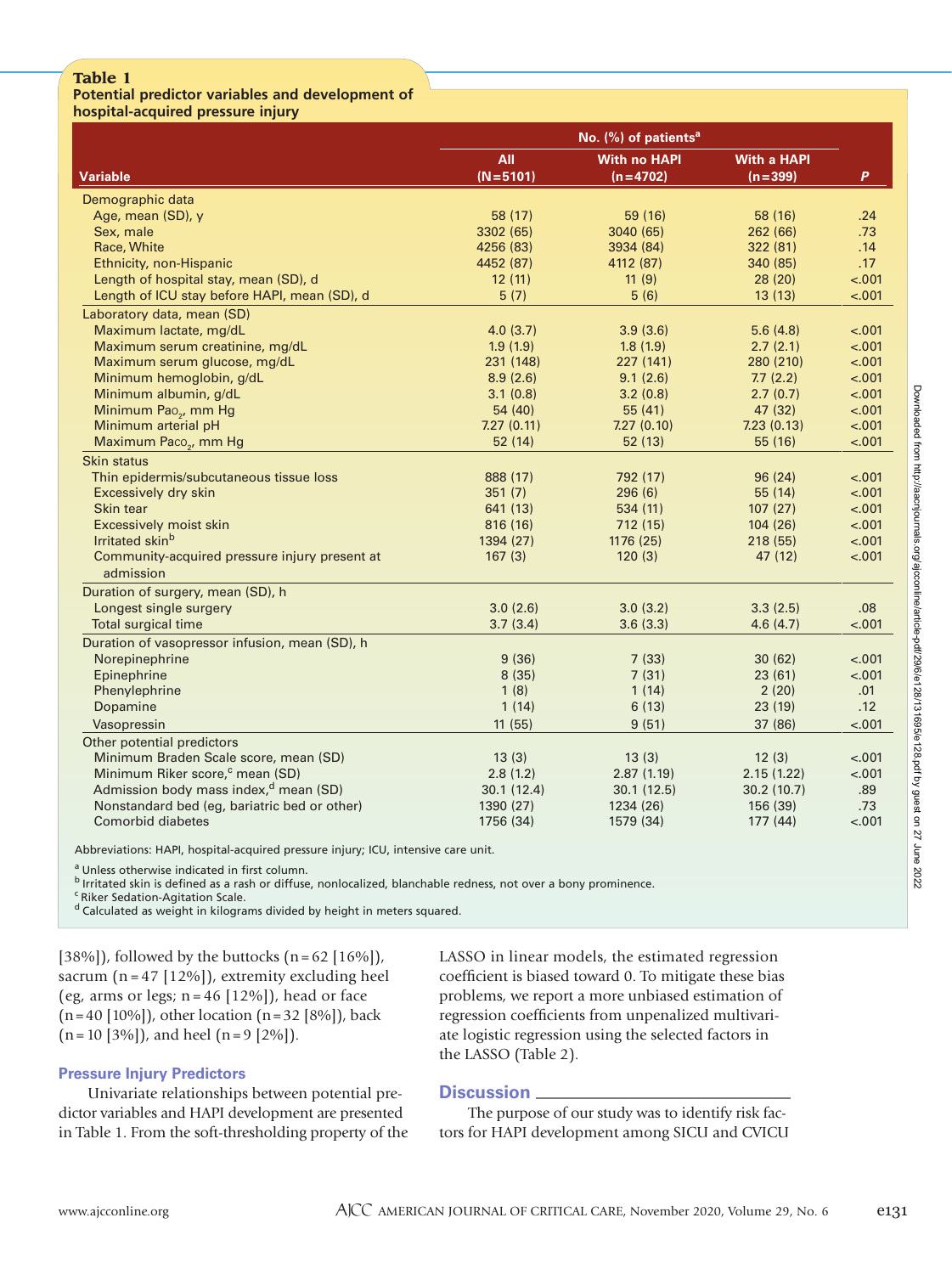# **Table 2 Results of LASSO logistic regressiona**

| <b>Predictor variable</b>                                                           | Odds ratio (95% CI)    | P       |
|-------------------------------------------------------------------------------------|------------------------|---------|
| Intercept                                                                           | $0.278(0.147-0.523)$   | $-.001$ |
| Irritated skinb                                                                     | 1.788 (1.404-2.274)    | $-.001$ |
| Minimum Braden Scale score                                                          | $0.858(0.818 - 0.899)$ | $-.001$ |
| Duration of stay in intensive care unit<br>before hospital-acquired pressure injury | 1.003 (1.003-1.004)    | $-.001$ |
| Specialty bed <sup>c</sup>                                                          | $0.816(0.634-1.044)$   | .11     |

Abbreviation: LASSO, least absolute shrinkage and selection operator.

<sup>a</sup> A total of 5019 patients (98%) were included in the logistic regression; 82

patients' data were excluded from the analysis because of missing data.<br><sup>b</sup> Irritated skin is defined as a rash or diffuse, nonlocalized, blanchable redness, not over a bony prominence.<br><sup>c</sup> Included in the model as a control factor because specialty beds were used

inconsistently.

patients. Identifying risk factors is useful to improve our understanding and care planning for patients considered high risk and to recognize factors that are potentially modifiable. In our study, candidate predictor variables included the duration of vasopressor infusion, blood gas values, surgery duration, Braden Scale scores, nursing skin assessment data, and laboratory values. In multivariable LASSO regression, the most informative predictors for HAPI risk were length of SICU or CVICU stay, the minimum Braden Scale score, and skin irritation (defined as a rash or diffuse, nonlocalized, blanchable redness).

A longer hospital stay is an established risk factor for HAPI because patients with longer stays generally experience a higher severity of illness and longer exposure times than do patients with shorter stays.<sup>9,10,14</sup> Consistent with the results of prior studies, in our study the duration of ICU stay before HAPI was an independent predictor for HAPI development, although the effect was small.<sup>7,17,26</sup>

The Braden Scale, developed in 1987 for residents of long-term care facilities, $22$  was found in a recent meta-analysis to be a poor predictor of HAPI among surgical patients.<sup>27</sup> In our study, patients with lower

Of the 110 stage 1 HAPIs, 44 (40%) worsened to a more severe stage during the patient's stay in the intensive care unit.

Braden Scale scores (ie, at greater risk) were 14% more likely to have a HAPI develop than were patients with higher Braden Scale scores. The clinical relevance of this finding is uncertain because the mean (SD) minimum Braden Scale

score was 13 (3) in patients without a HAPI and was 12 (3) in patients with a HAPI. On a scale with possible scores ranging from 6 to 23, this absolute difference is relatively small and the corresponding

standard deviation is large, so this finding may not be actionable at a clinical level.<sup>28</sup> Black<sup>29</sup> speculated that the lack of clinical utility of the Braden Scale in this population is because of the dynamic and evolving nature of critical care patients' physiological status. In the critical care population, a risk assessment would need to be completed contemporaneously with changes in patient condition, which would be difficult because of time and workflow constraints.

The strongest predictor of HAPI was skin irritation, a potentially modifiable risk factor. In our study, patients with skin irritation were 79% more likely than those with no skin irritation to have a HAPI develop. Skin irritation indicates an alteration in skin integrity and therefore a decrease in tissue tolerance to mechanical and shearing forces, such as those responsible for HAPI development.<sup>16,30</sup> Skin irritation may be caused by excessive skin dryness, allergic reactions to medications, or prolonged exposure to caustic substances acting as irritants, including urine, feces, strong soaps, laundry chemicals, and latex gloves. In all cases, skin irritation should be treated and closely monitored and the cause should be eliminated to allow the skin to heal.

Potential predictor variables not included in our LASSO model merit consideration as well. Clinically and statistically significant differences at the univariate level were noted in variables measuring aspects of perfusion, defined as the delivery of oxygen-rich blood to tissue. The mean serum lactate level in the HAPI group was markedly elevated, indicating tissue hypoperfusion and hypoxia.<sup>31</sup> Serum albumin (which affects perfusion via colloid osmotic pressure) and hemoglobin (oxygen-carrying capacity) were also decreased in the HAPI group. In addition, patients with HAPIs had clinically and statistically significantly longer infusion durations for all vasopressors than did patients without HAPIs.

Consistent with the results of a prior study, $32$ patients with HAPIs in our study experienced longer surgical times, highlighting the importance of considering intraoperative events in HAPI risk. However, although surgical critical care patients are at elevated risk for HAPI,<sup>3</sup> little is known about intraoperative factors associated with HAPI risk in the surgical and cardiovascular surgical critical care population. In a study of patients undergoing urologic procedures, duration of anesthesia and a diastolic blood pressure of less than 50 mm Hg were predictive of HAPI development, indicating that perfusion during surgery may influence HAPI risk.<sup>33,34</sup> Research is urgently needed to identify intraoperative risk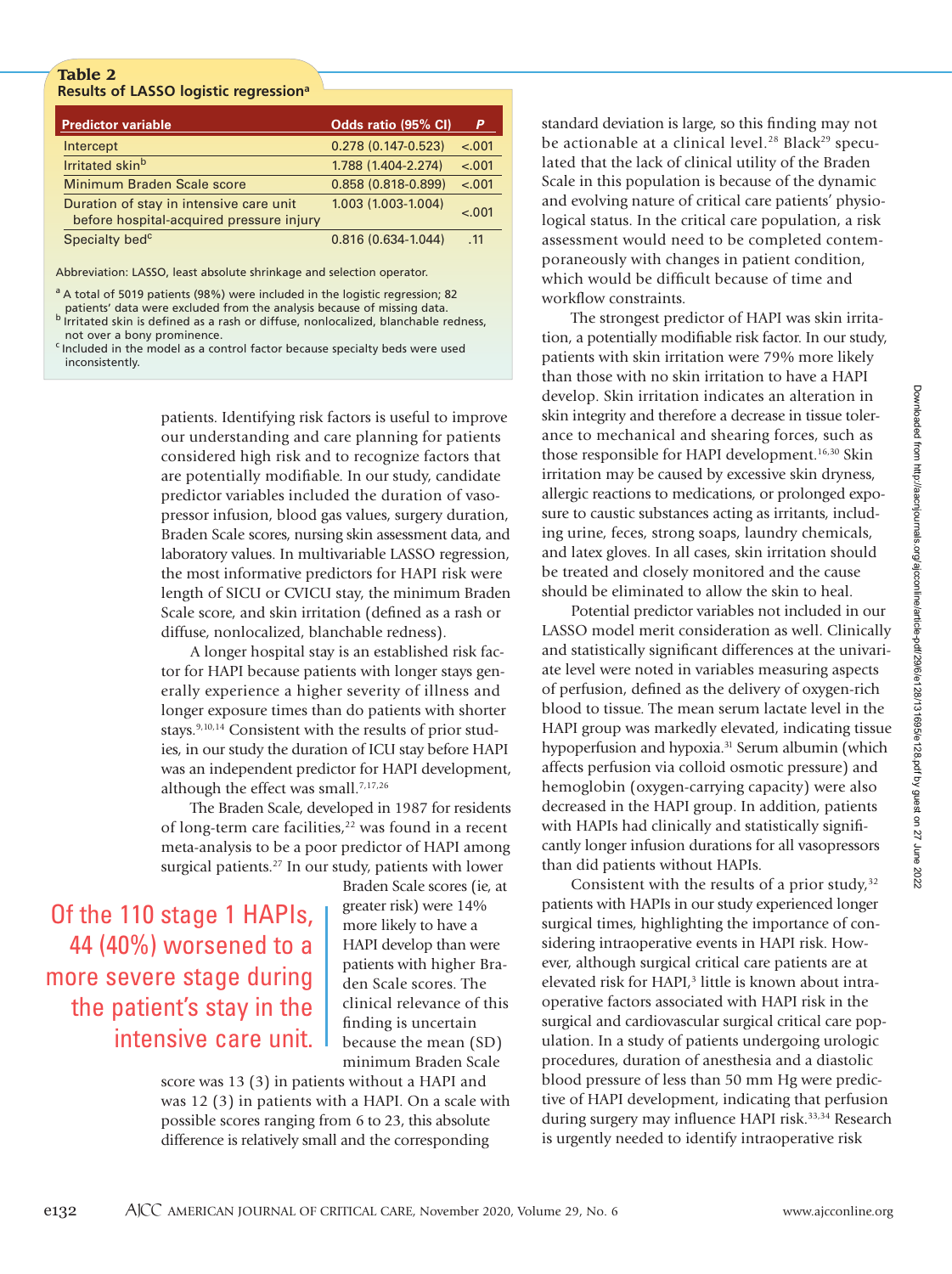factors in surgical critical care patients<sup>33</sup> and to identify potentially modifiable risk factors.

#### **Limitations**

Our study was limited by its retrospective design because we accessed only data available in the EHR. The subjectivity of clinician interpretation is also a limitation; individual nurses' definitions of *skin irritation* may not exactly coincide. Furthermore, we did not differentiate medical device–related HAPIs from other HAPIs. Other predictor variables that have been associated with HAPI in this population were not selected because these variables could not be obtained from the EHR. We did not include compliance with PI prevention protocols (eg, repositioning schedules) because the EHR is not a reliable source of information about preventive interventions. For instance, every 2 hours our EHR prompts nursing staff to document a position change. However, the changes might be faithfully documented every 2 hours but not always performed.35 Finally, our sample was from a single site with a predominantly White population, which may also affect the generalizability of our results.<sup>35,36</sup>

# **Conclusions**

Our results indicate that nursing staff should consider changes in the epidermal layer, especially skin irritation, to be influential risk factors for HAPI. Skin irritation should be promptly treated by eliminating the cause. The SICU and CVICU patients who had HAPI develop in our study also exhibited poor perfusion and longer surgical times. Future research is needed to elucidate the relationship between perfusion, intraoperative events, and HAPI risk.

#### FINANCIAL DISCLOSURES

This research was funded by an American Association of Critical-Care Nurses–Sigma Theta Tau Critical Care Grant. This study was also supported by the University of Utah Population Health Research Foundation, with funding in part from the National Center for Research Resources and the National Center for Advancing Translational Sciences, National Institutes of Health (grant UL1TR002538).

#### **SEE ALSO**

For more about hospital-acquired pressure injuries, visit the *Critical Care Nurse* website, **www.ccnonline.org**, and read the article by Schroeder and Sitzer, "Nursing Care Guidelines for Reducing Hospital-Acquired Nasogastric Tube–Related Pressure Injuries" (December 2019).

#### **REFERENCES**

- 1. Baumgarten M, Margolis DJ, Localio AR, et al. Extrinsic risk factors for pressure ulcers early in the hospital stay: a nested case-control study. *J Gerontol A Biol Sci Med Sci.* 2008;63(4): 408-413.
- 2. European Pressure Ulcer Advisory Panel, National Pressure Injury Advisory Panel, Pan Pacific Injury Alliance. *Prevention*

*and Treatment of Pressure Ulcers/Injuries: Clinical Practice Guideline: The International Guideline 2019.* 3rd ed. European Pressure Ulcer Advisory Panel, National Pressure Injury Advisory Panel, Pan Pacific Injury Alliance; 2019.

- 3. Chen HL, Chen XY, Wu J. The incidence of pressure ulcers in surgical patients of the last 5 years: a systematic review. *Wounds.* 2012;24(9);234-241.
- 4. Alderden J, Rondinelli J, Pepper G, Cummins M, Whitney J. Risk factors for pressure injuries among critical care patients: a systematic review. *Int J Nurs Stud.* 2017;71:97-114.
- 5. Padula WV, Delarmente BA. The national cost of hospitalacquired pressure injuries in the United States. *Int Wound J.* 2019;16(3):634-640. doi:10.1111/iwj.13071
- 6. Graves N, Birrell F, Whitby M. Effect of pressure ulcers on length of hospital stay. *Infect Control Hosp Epidemiol.* 2005; 26(3):293-297.
- 7. Tayyib N, Coyer F, Lewis P. Saudi Arabian adult intensive care unit pressure ulcer incidence and risk factors: a prospective cohort study. *Int Wound J.* 2016;13(5):912-919. doi:10.1111/iwj.12406
- 8. Slowikowski GC, Funk M. Factors associated with pressure ulcers in patients in a surgical intensive care unit. *J Wound Ostomy Continence Nurs.* 2010;37(6):619-626. doi:10.1097/ WON.0b013e3181f90a34
- 9. O'Brien DD, Shanks AM, Talsma A, Brenner PS, Ramachandran SK. Intraoperative risk factors associated with postoperative pressure ulcers in critically ill patients: a retrospective observational study. *Crit Care Med.* 2014;42(1):40-47. doi:10.1097/ CCM.0b013e318298a849
- 10. Manzano F, Navarro MJ, Roldán D, et al. Pressure ulcer incidence and risk factors in ventilated intensive care patients. *J Crit Care.* 2010;25(3):469-476. doi:10.1016/j. jcrc.2009.09.002
- 11. Bly D, Schallom M. Sona C, Klinkenberg D. A model of pressure, oxygenation, and perfusion risk factors for pressure ulcers in the intensive care unit. *Am J Crit Care.* 2016;25(2): 156-164.
- 12. Nijs N, Toppets A, Defloor T, Bernaerts K, Milisen K, Van Den Berghe G. Incidence and risk factors for pressure ulcers in the intensive care unit. *J Clin Nurs.* 2009;18(9):1258-1266.
- 13. Theaker C, Mannan M, Ives N, Soni N. Risk factors for pressure sores in the critically ill. *Anaesthesia.* 2000;55(3):221-224.
- 14. Cox J, Roche S. Vasopressors and development of pressure ulcers in adult critical care patients. *Am J Crit Care.* 2015; 24(6):501-510. doi:10.4037/ajcc2015123
- 15. He M, Tang A, Ge X, Zheng J. Pressure ulcers in the intensive care unit: an analysis of skin barrier risk factors. *Adv Skin Wound Care.* 2016;29(11):493-498.
- 16. Coleman S, Nixon J, Keen J, et al. A new pressure ulcer conceptual framework. *J Adv Nurs.* 2014;70(10):2222-2234. doi:10.1111/jan.12405
- 17. Cox J. Predictors of pressure ulcers in adult critical care patients. *Am J Crit Care.* 2011;20(5):364-375.
- 18. Serra R, Caroleo S. Buffone G, et al. Low serum albumin level as an independent risk factor for the onset of pressure ulcers in intensive care unit patients. *Int Wound J.* 2014;11(5):550-553.
- 19. Alderden J, Zhao YL, Zhang Y, et al. Outcomes associated with stage 1 pressure injuries: a retrospective cohort study. *Am J Crit Care.* 2018;27(6):471-476.
- 20. Tschannen D, Bates O, Talsma A, Guo Y. Patient-specific and surgical characteristics in the development of pressure ulcers. *Am J Crit Care.* 2012;21(2):116-125.
- 21. Lima Serrano M, González Méndez MI, Carrasco Cebollero FM, Lima Rodríguez JS. Risk factors for pressure ulcer development in intensive care units: a systematic review. Factores de riesgo asociados al desarrollo de úlceras por presión en unidades de cuidados intensivos de adultos: revisión sistemática. *Med Intesiva.* 2017;41(6):339-346.
- 22. Bergstrom N, Braden BJ, Laguzza A, Holman V. The Braden Scale for predicting pressure sore risk. *Nurs Res.* 1987; 36(4):205-210.
- 23. R Core Team. R: a language and environment for statistical computing. R Foundation for Statistical Computing; 2017. https://www.R-project.org/
- 24. Tibshirani R. Regression shrinkage and selection via the lasso. *J R Stat Soc Series B Stat Methodol.* 1996;58:267-288.
- 25. Shi C, Dumville JC, Cullum N. Support surfaces for pressure ulcer prevention: a network meta-analysis. *PLoS One.* 2018; 13(2):e0192707.